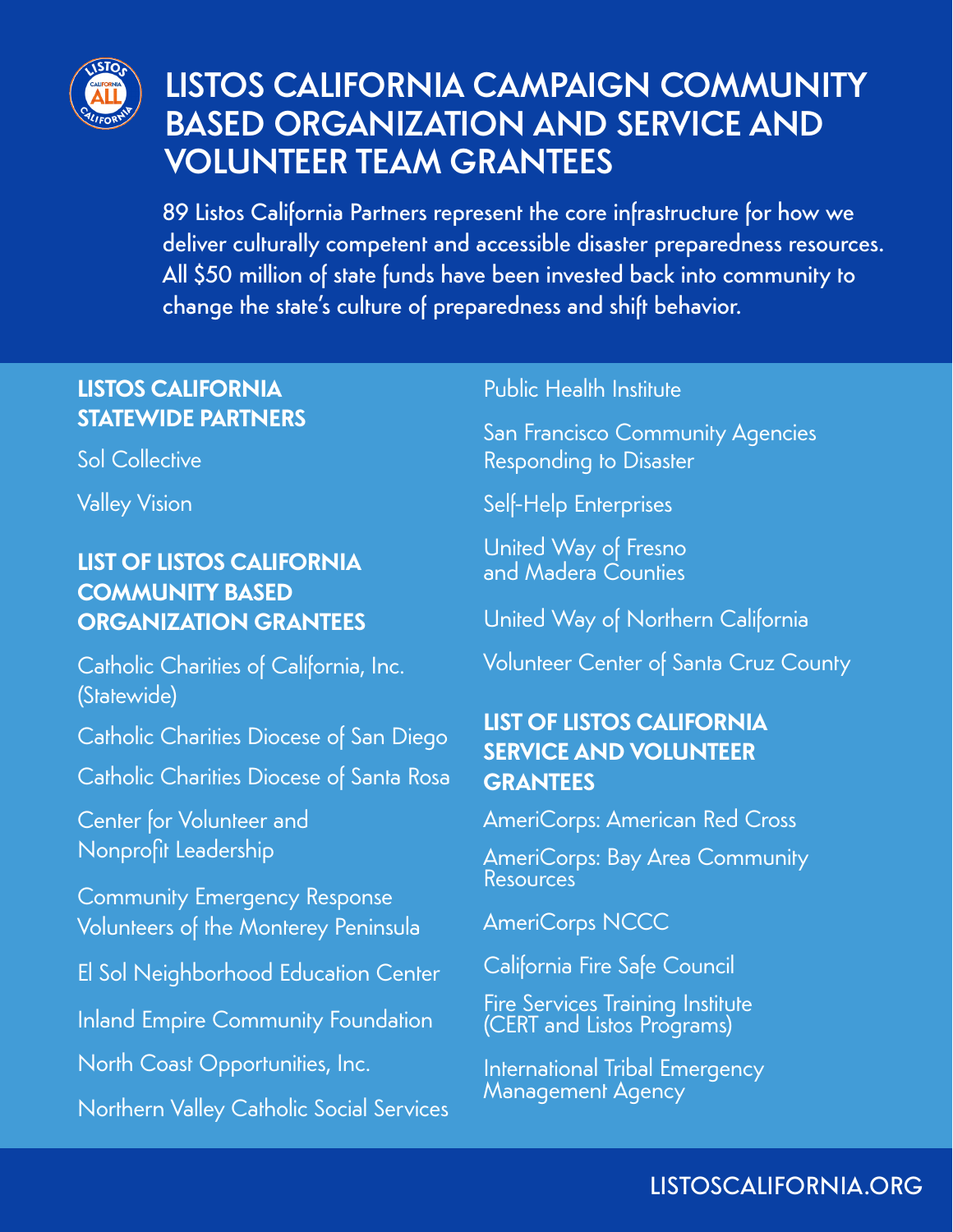

## *COMMUNITY EMERGENCY RESPONSE TEAM (CERT) AND LISTOS PROGRAM GRANTEES*

Alameda County Fire Department Blue Lake Rancheria, California Brethren Hillcrest Homes California City Fire Department California Fire Safe Council California Veterinary Medical Foundation Campbell Community Emergency Response Team Central County Fire Department City of Anaheim City of Brea City of Concord City of Davis City of Duarte City of Folsom Fire Department City of La Mesa City of Laguna Beach City of Lake Forest City of Malibu

- City of Martinez
- City of Monrovia
- City of Oakley
- City of Ontario
- City of Placentia
- City of Poway
- City of Redlands
- City of Richmond
- City of Riverside
- City of San Diego
- City of San Gabriel
- City of Sunnyvale
- City of Temple City
- City of Yucaipa
- Coastside Fire Protection District
- County of Kern
- County of Riverside, Emergency Management Department
- County of San Diego
- Dulzura Resource Center
- El Cerrito Fire Department